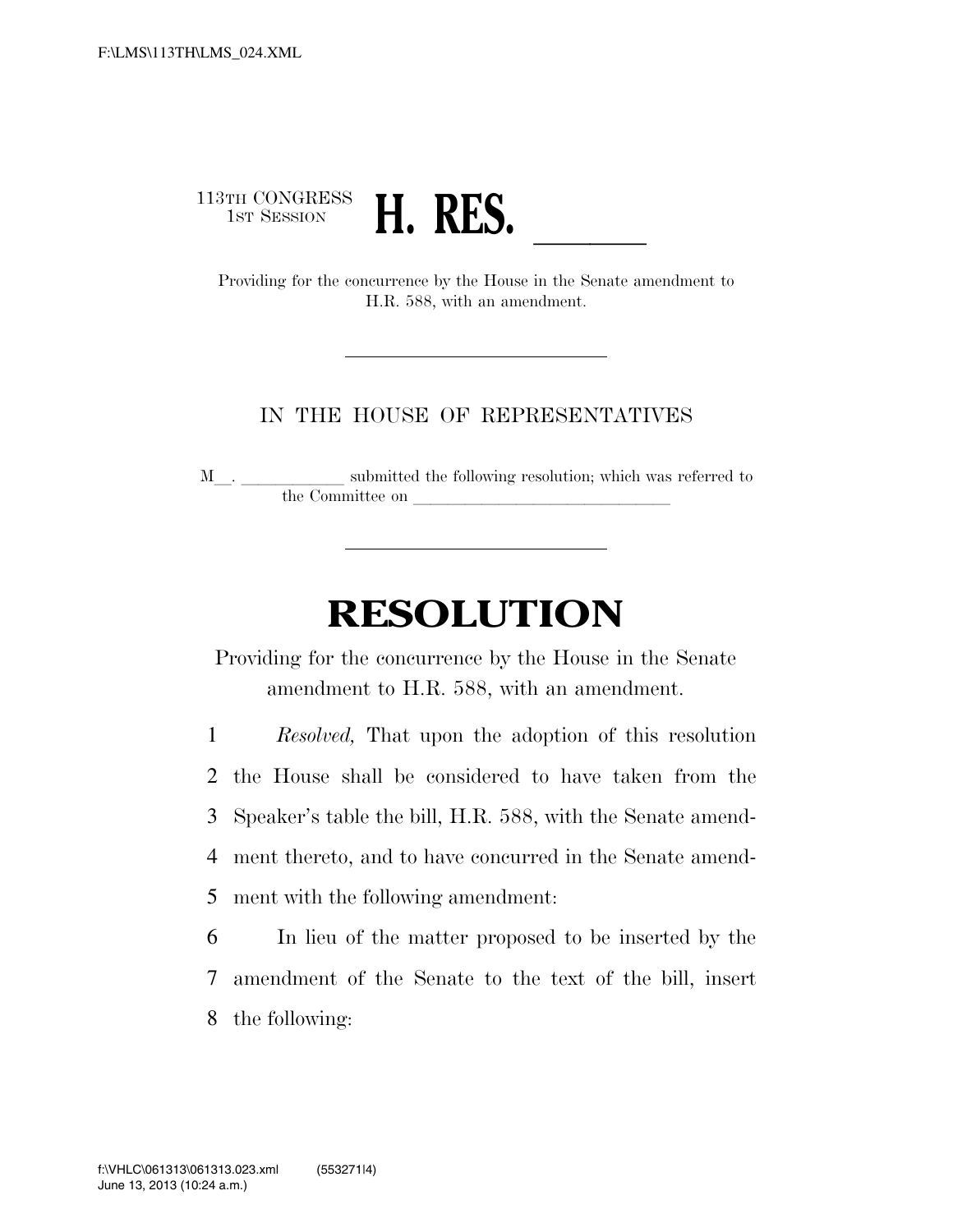**SEC. 1. SHORT TITLE.**  This Act may be cited as the ''Vietnam Veterans Donor Acknowledgment Act of 2013''. **SEC. 2. DONOR CONTRIBUTION ACKNOWLEDGMENTS AT THE VIETNAM VETERANS MEMORIAL VISITOR CENTER.**  Section 6(b) of Public Law 96–297 (16 U.S.C. 431 note) is amended— (1) in paragraph (4) by striking the ''and'' after the semicolon;  $(2)$  in paragraph  $(5)$ — (A) by striking ''2014'' and inserting 13 ''2018''; and 14 (B) by striking the period and inserting "; and''; and (3) by inserting at the end the following new paragraph:  $\frac{16}{16}$  notwithstanding section 8905(b)(7) of title 40, United States Code— 20 "(A) the Secretary of the Interior shall allow the Vietnam Veterans Memorial Fund, Inc. to acknowledge donor contributions to the visitor center by displaying, inside the visitor center, an appropriate statement or credit ac-knowledging the contribution;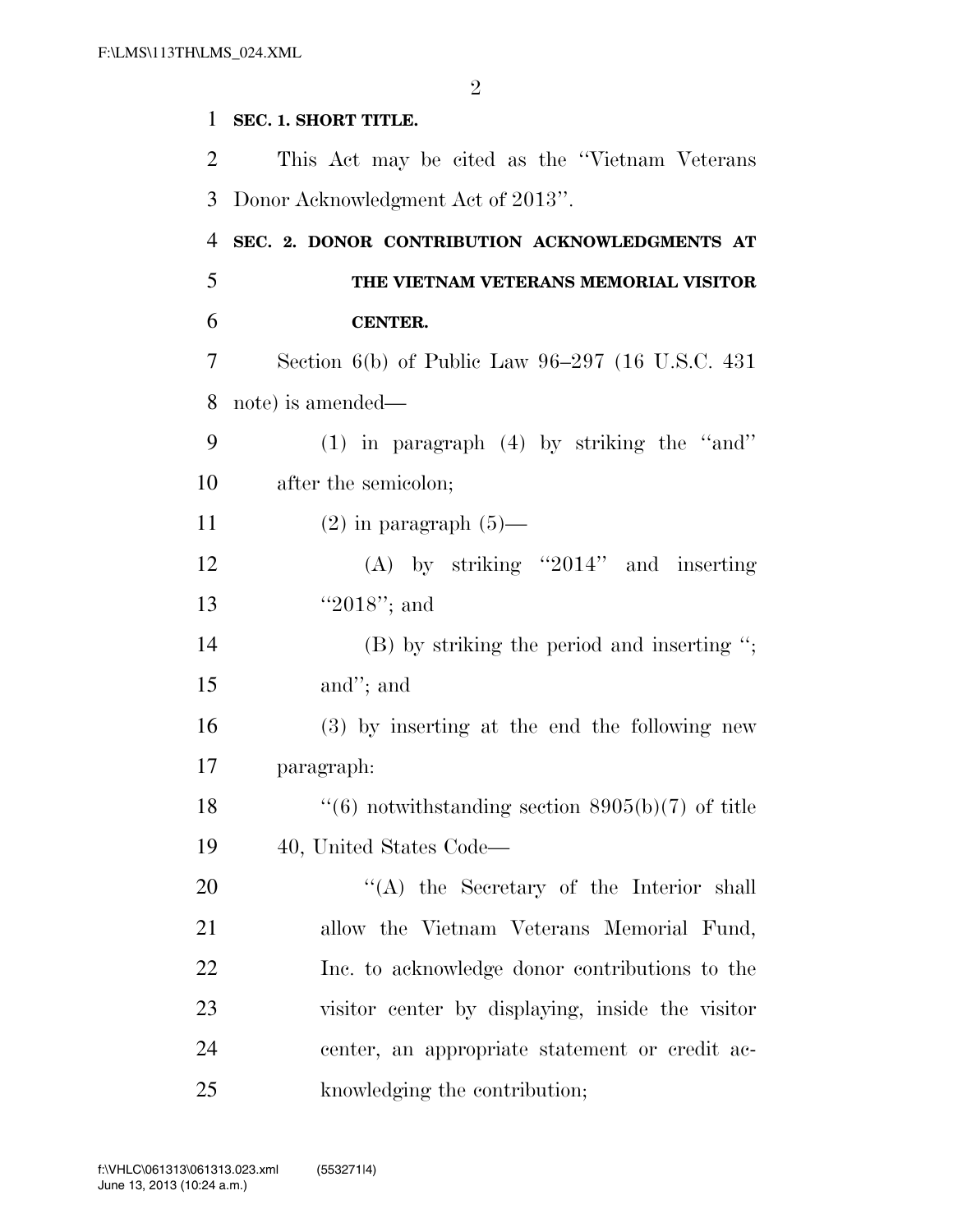3

| $\mathbf{1}$   | "(B) donor contribution acknowledgments             |
|----------------|-----------------------------------------------------|
| $\overline{2}$ | shall be displayed in a form approved by the        |
| 3              | Secretary of the Interior and for a period of       |
| $\overline{4}$ | time commensurate with the level of the con-        |
| 5              | tribution and the life of the facility;             |
| 6              | "(C) the Vietnam Veterans Memorial Fund             |
| 7              | shall bear all expenses related to the display of   |
| 8              | donor acknowledgments;                              |
| 9              | $\lq\lq$ (D) prior to the display of donor acknowl- |
| 10             | edgments, the Vietnam Veterans Memorial             |
| 11             | Fund, Inc. shall submit to the Secretary for ap-    |
| 12             | proval, its plan for displaying donor acknowl-      |
| 13             | edgments;                                           |
| 14             | $\lq\lq$ (E) such plan shall include the sample     |
| 15             | text and types of the acknowledgments or cred-      |
| 16             | its to be displayed and the form and location of    |
| 17             | all displays;                                       |
| 18             | "(F) the Secretary shall approve the plan,          |
| 19             | if the Secretary determines that the plan—          |
| 20             | "(i) allows only short, discrete, and               |
| 21             | unobtrusive acknowledgments or credits;             |
| 22             | "(ii) does not permit any advertising               |
| 23             | slogans or company logos; and                       |